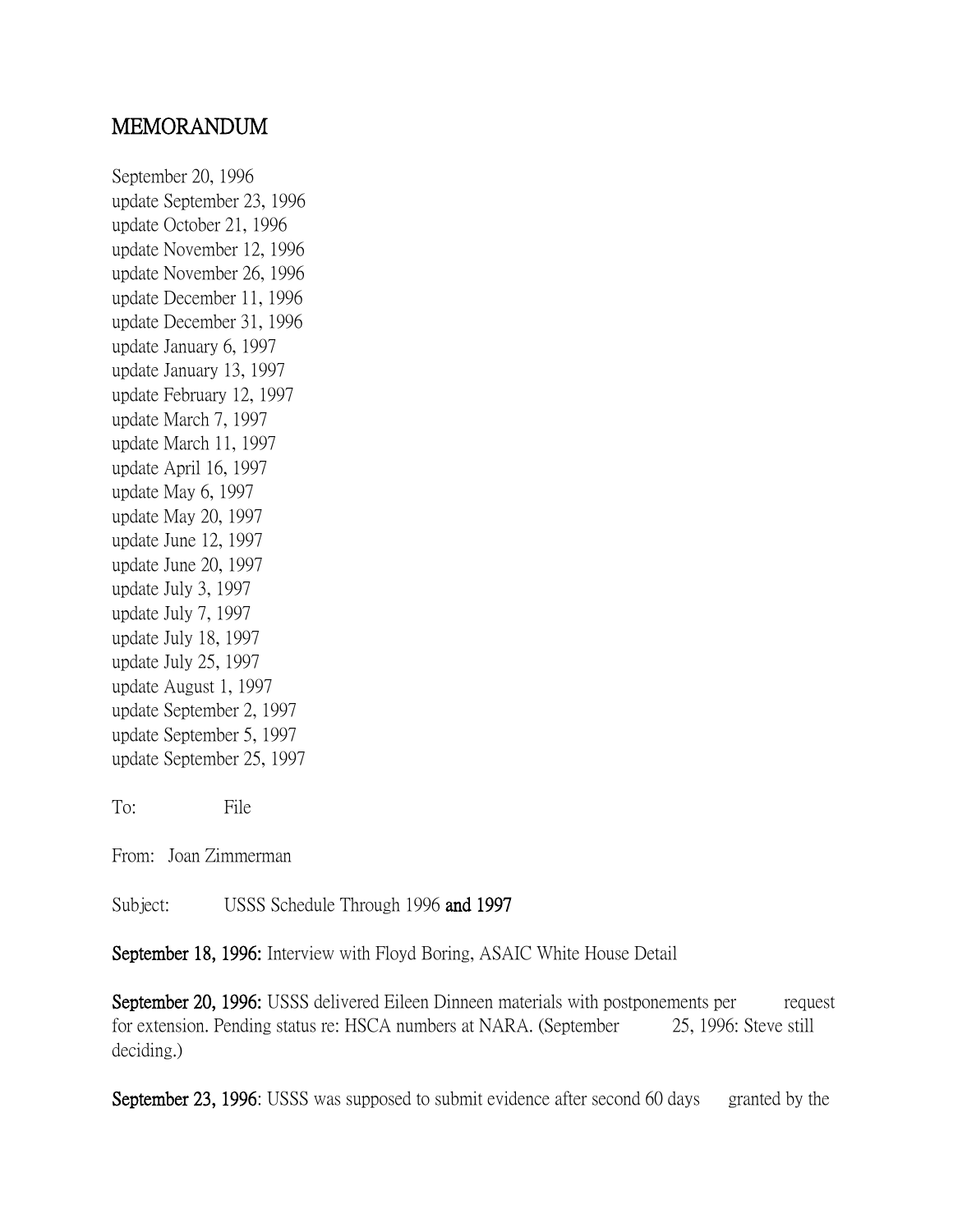Review Board. Delayed until October 15, 1996 meeting. Delayed to November 13, 1996: FINAL DEADLINE. Threat sheets and two memos by Eileen Dinneen.

## October 15, 1996:

--USSS should deliver evidence for threat sheets and Eileen Dinneen memos [Jane Vezeris requested (October 9, 1996) and received an extension for the presentation of evidence. NOW DUE: November 13, 1996]

--Board can also consider Eileen Dinneen personal notes containing same names

--USSS should provide evidence for 8 protective surveys (See August 19, 1996 letter). Update: The Secret Service sent 6 surveys to NARA without any postponements (October 15, 1996 letter from Vezeris), and submitted two surveys with postponements--Miami and Tampa. On October 21, 1996, we notified USSS that the names are already open in other documents. We gave USSS until November 12, 1996 to change requests: USSS did not respond to October 21, 1996 letter with November 12, 1996 deadline. Board voted to release at Nov 13-14, 1996 meeting.

--USSS should respond to our July 24, 1996 letter re: Chief Rowley HSCA deposition. [Should be open.] Update: USSS returned this document without postponements. Joe put FDF on it and it is ready to go to NARA II.

October 25, 1996: USSS should respond to September 20, 1996 letter (sent September 26, 1996) re: HSCA-USSS correspondence. Addresses are open at NARA II.

Update:Machado came to our SCIF on October 1, 1996 to view the lists and receive copies. As of November 13, 1996, we are awaiting Steve's decision whether to honor John Machado's request to close the address in HSCA correspondence. USSS should update October 25, 1996 letter. See Vezeris letter of December 11, 1996, and our reply of December 19, 1996. Steve decided to close one agent address.

October 29, 1996: USSS should give us update on SS-9 request (sent October 10, 1996). John Machado apparently is having trouble locating materials we requested.

November 12, 1996: USSS should respond to October 21, 1996 letter telling them that names in 2 protective surveys are open in other documents. Note: USSS did not respond. See Vezeris letter of December 11, 1996.

--USSS should respond to SS-9 request (October 10, 1996) for COS and Letters of Understanding. We did not receive anything on November 12, 1996. **PAST DUE**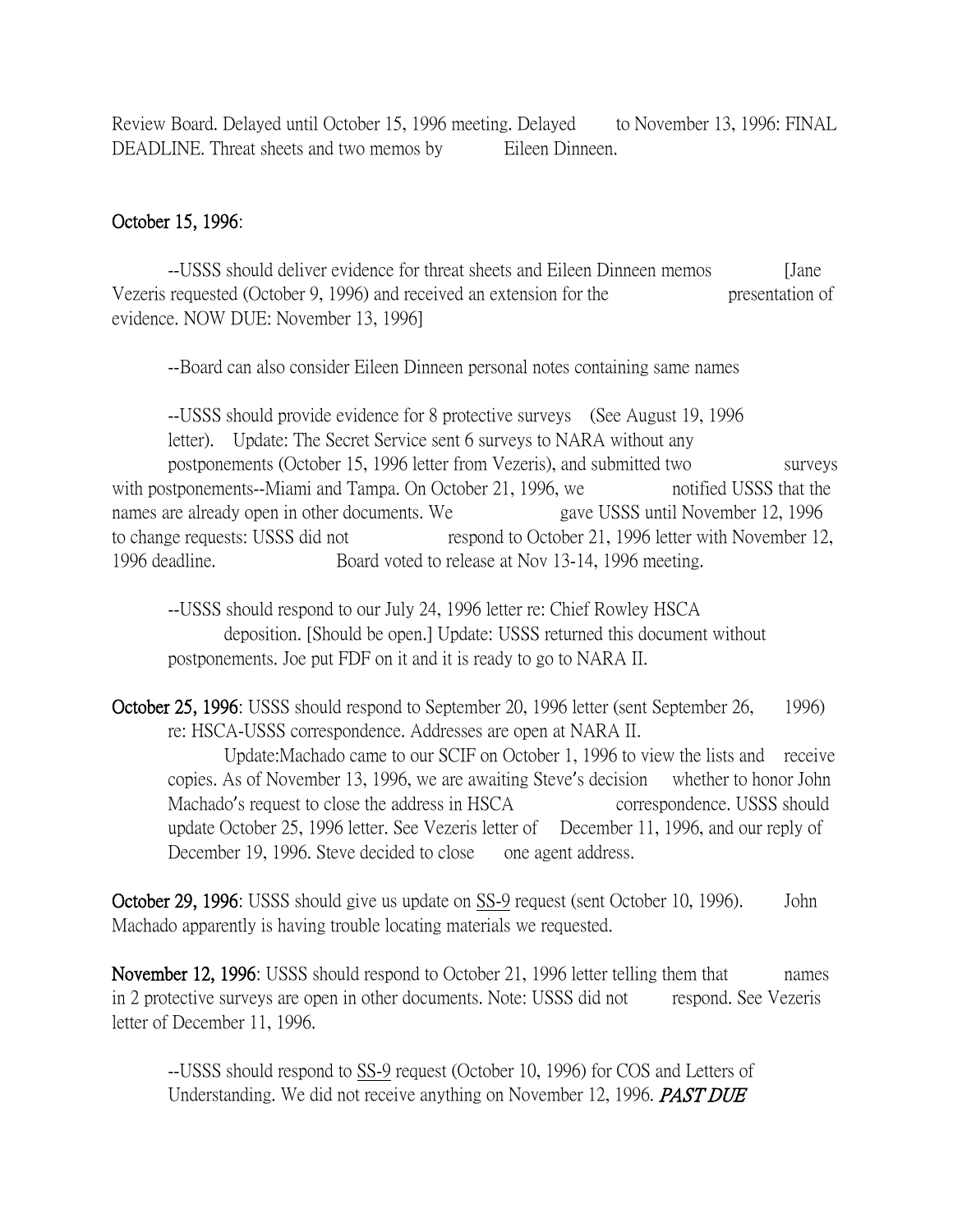We finally received December 5, 1996 response on December 11, 1996. Nothing responsive to our specific requests but other materials were located and have been referred to other agencies.

November 13, 1996: USSS should respond to September 17, 1996 letter re: HSCA documents referred by NARA but not in open boxes at College Park (per Joe Freeman project). See Joe Freeman e-mail (9-23-96) re: 180-10108-10017 (Antonio Guillermo Rodriguez), which contained CIA equities and which has one SSN and one CIA redaction. USSS finally responded on November 26, 1996: no postponements. Brian has taken over these documents.

## --USSS final deadline for Eileen Dinneen threat sheets (413 pages) and memos.

[180-10065-10379] [008894] [Box 161] Decision on these materials affects Eileen Dinneen personal notes. (Still no RIF numbers for Dinneen personal notes).UPDATE: We received RIFs from Kris Wilhelm on December 19, 1996. Vezeris letter of Nov 13, 1996 responded.

December 3, 1996: John Machado returns from vacation: we have asked for LBJ Library correspondence re: open USSS materials. We need SS-9 response.(Received December 11, 1996)

We asked USSS for third agency documents (list) from *Richard Case Nagell* file. (Received Dec. 3, 1996 letter from Machado.)We have contacted FBI (all released: Beatty needs to send letter to Machado 12-10-96)On January 10, 1997, Phil says Beatty sent letter to Machado on December 11, 1996; Bureau of Prisons (Our letter sent 12-10-96); and VA (Tim contacted Ann Arrington 12-11-96) On January 8, 1997, Machado said he had an oral agreement to release from VA. Received replies from FBI and VA on January 28, 1997. At January 29-30, 1997 Board meeting, Review Board voted to release Nagell file (except for 2 SSNs).

USSS will be notified on February 13, 1997. Delayed because Cathy could not confirm that she sent January 24, 1997 letter notifying BOP that we needed their response. Board voted to open Nagell file (except for 2 SSNs) at March 13, 1997 meeting. Board had seen February 18, 1997 letter from BOP requesting postponement. Board asked USSS to place its Nagell file in NARA by April 10, 1997. Machado did not do this. I called him on April 11, 1997. He said he would put the Nagell file in JFK Collection on April 14, 1997. As of April 16, 1997, Machado has not placed the USSS Nagell file in the JFK Collection.

We need to ask Machado for update on newsclippings from SS-4 request.

December 9, 1996: First deadline from the compliance letter. USSS did not respond (December 11,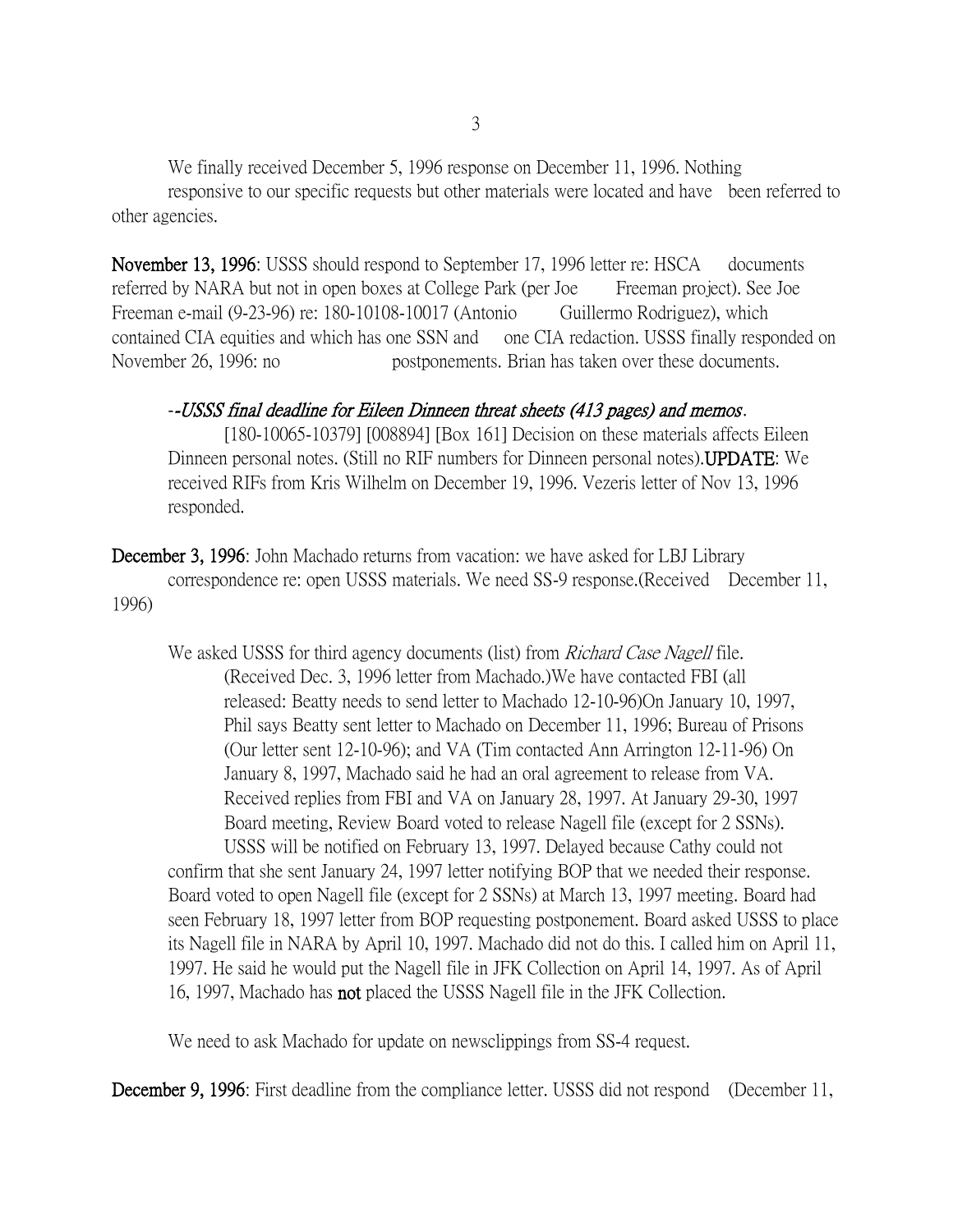1996). Update: USSS faxed a response to the compliance letter on December 13, 1996 after 5PM. **December 16, 1996:** USSS should provide evidence for all protective surveys (now at NARA) viewed by Eileen Dinneen/HSCA.[ARRB letter October 21, 1996]. As of December 18, 1996: no response. UPDATE: Vezeris responded December 20, 1996. One survey has been referred to CIA.

January 6, 1997: need evidence for assassination records from November 13-14, 1996

meeting. Letter sent December 3, 1996. USSS responded by hand delivery on January 6, 1997.

January 7, 1997: USSS should respond to SS-10 request for HSCA names; letter sent November 8, 1996. USSS responded with letter mailed January 3, 1997, and received on January 8, 1997.

**January 6, 1997:** Statement of Compliance due from USSS. As of January 29, 1997, no reply to Ron's follow-up letter requesting Statement of Compliance by end of January. January 31, 1997: Machado brought hand delivered letter stating that compliance statement will arrive within the next two weeks. As of February 28, 1997, we have not received the Statement. On April 11, 1997, David faxed a note to Vezeris indicating that the compliance Statement was one of our top priorities. As of April 16, 1997, no response from USSS. Compliance letter from USSS dated April 30, 1997 arrives on May 5, 1997.

**January 6, 1997:** should receive evidence from Bureau of Prisons. Letter sent December 10, 1996. As of January 13, 1997, no response. ARRB sent hand delivered letter on January 24, 1997. As of January 29, 1997, no response. BOP sent us a letter with objection to release on February 18, 1997.

**January 24, 1997:** we sent USSS copy of our letter to Bureau of Prisons requesting response by January 29, 1997.

**January 28, 1997:** we sent USSS copy of our letter to Steve saying documents from November 1996 meeting should be open to the public

- **January 30, 1997:** we sent letter asking USSS to update RIFs/database to show records are open (cc: to Steve Tilley). As of April 16, 1997, no response from USSS. USSS letter dated April 29, 1997 states that disk will be forwarded to us. It was; we have it.
- **February 4, 1997:** we sent letter asking Machado to send us copy of letter to Tina Houston saying USSS box is open at LBJ Library (cc: to Steve Tilley). As of April 16, 1997, no response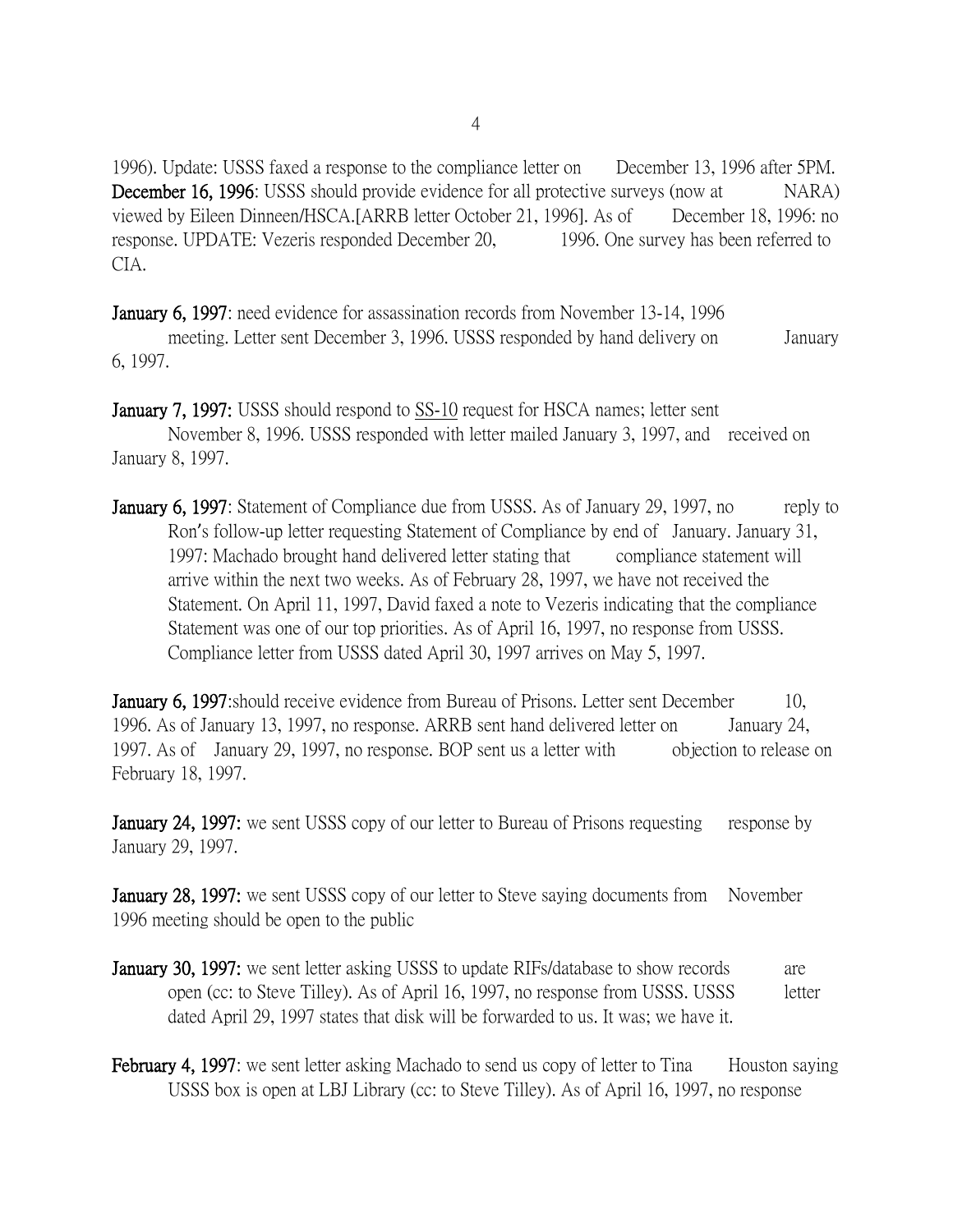from USSS. USSS letter of April 29, 1997 states that USSS awaits ARRB designation of LBJ library records as "assassination records." On May 16, 1997, Jeremy Gunn sent letter telling USSS these documents should be reviewed by USSS by July 2, 1997, in preparation for the Board's July 9-10, 1997 meeting.

- February 12, 1997: we should receive response to SS-11 for Bouck files. Letter sent January 6, 1997. Update:USSS did not deliver anything on February 12, 1997. As of April 16, 1997, no response from USSS. On May 19, 1997, John Machado dropped off the Secret Service response to our SS-11 request. Machado sent more materials on SS-11: received September 23, 1997.
- February 19, 1997: should receive response to <u>SS-9</u> followup letter sent January 10, 1997. As of February 28, no response. As of April 16, 1997, no response from USSS. USSS responded on June 16, 1997.
- March 5, 1997: should receive response to SS-12 on filing system information sent February 11, 1997. As of April 16, 1997, no response from USSS. As of July 18, 1997, no response from USSS. At July 31, 1997 compliance meeting, Jane Vezeris presented several documents in response to this request and said a letter is forthcoming. On September 25, 1997, we received John Machado's letter dated September 19, 1997 finally responding in full.
- **March 7, 1997:** Tim Wray and I asked Sue Nelson at DAIG (Pentagon) to consider priority response re: portions of the Nagell file. We should receive response by May 1, 1997. As of May 6, 1997, we have not received DAIG's response. On May 5, 1997, we received a fax from DAIG indicating that IRR had not declassified certain pages. Joe Massih called IRR to get clarification.

March 10, 1997: USSS should place Richard Case Nagell file in the Archives per our letter of February 13, 1997. UPDATE: we did not send this request because Cathy said (on February 13, 1997) she was not sure January 24, 1997 letter was sent to BOP. Per our letter of February 13, 1997, USSS should indicate postponement and forward records and disk to Tilley from January 29, 1997 Board meeting. Update: as of March 11, 1997, we have not heard anything about these issues.

March 18, 1997: we should receive response to SS-13 (HSCA list and names) sent February 12, 1997. As of April 16, 1997, no response from USSS.

**March 18, 1997:** we requested that newsclippings be made available at NARA. My letter was sent February 11, 1997 (cc: to Steve Tilley). As of April 16, 1997, no response from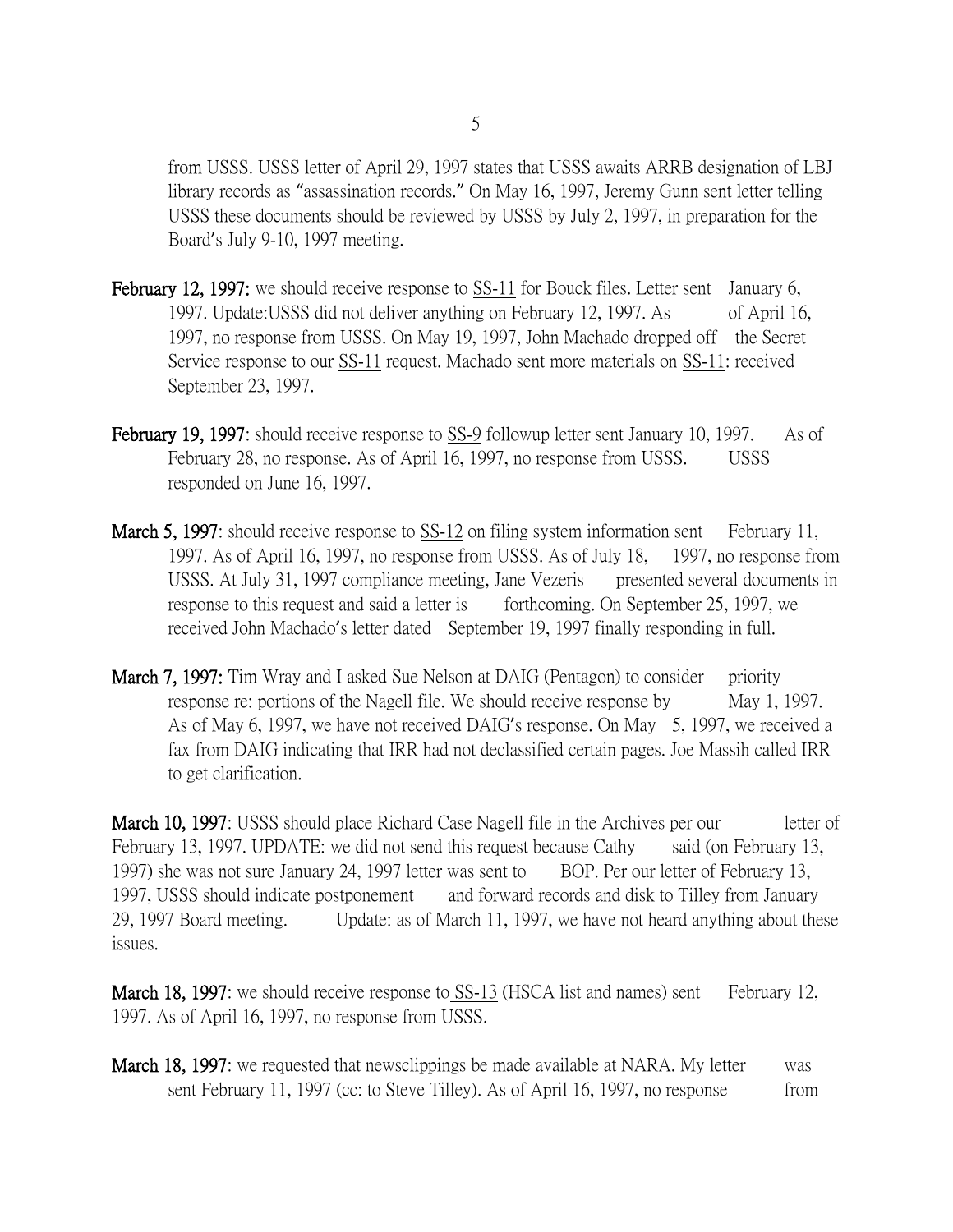USSS. Update: On April 21, 1997, John Machado placed news clippings in NARA [154-10002-10488]. I reviewed these news papers at NARA on May 1, 1997. The issues of Life Magazine were not there. See SS-4 dated April 3, 1996.

- March 19, 1997: we should receive response to SS-14 (Congressional contacts). Letter sent February 14, 1997. As of April 17, 1997, no response from USSS. (On April 21, 1997, John Machado placed some Church committee correspondence in NARA [154-10002-10485]). On May 16, 1997, I retrieved Treasury copies of USSS-Church Committe correspondence from Treasury. On July 28, 1997, Jane Vezeris sent response to SS-14, which we received on July 31, 1997 after the compliance meeting.
- March 20, 1997: USSS should have stamped open all Warren Commission documents at NARA. Our RIF letter was sent February 11, 1997. As of April 16, 1997, no response from USSS. USSS letter dated April 29, 1997 stated that Machado would stamp these open on May 2, 1997.
- March 31, 1997: USSS should have finished its review of USSS equities in DOJ documents. Our letter picked up (by John Machado) March 7, 1997 and copies to Personette and Tilley. UPDATE: Machado did not come as he said he would on March 7. We sent this material to Vezeris by courier on March 10, 1997. As of April 16, 1997, no response from USSS. UPDATE: I saw these DOJ files stamped open at NARA. USSS letter of April 29, 1997 states that these DOJ records have been stamped open.
- April 2, 1997: USSS should complete its review of summary of Tucker's deposition with HSCA. If we do not receive postponements from USSS by April 2, 1997, we consider it a consent release. Our letter sent March 11, 1997. As of April 16, 1997, no response from USSS.
- April 4, 1997: BOP should call David Marwell if Barley wishes to appeal Board'sdecision at March 13-14, 1997 meeting. Our letter faxed to Barley March 28, 1997. Barley did not call.
- April 10, 1997: USSS should place its Richard Case Nagell file [154-10002-10330] in the National Archives. Our letter sent (by courier) March 28, 1997. As of April 16, 1997, the USSS has not placed the Nagell file in the JFK Collection. On April 21, 1997, John Machado placed the entire Nagell file in the JFK Collection. On May 23, 1997, the first researcher asked for the complete Nagell file.

April 18, 1997: USSS should respond to March 28, 1997 letter listing assassination record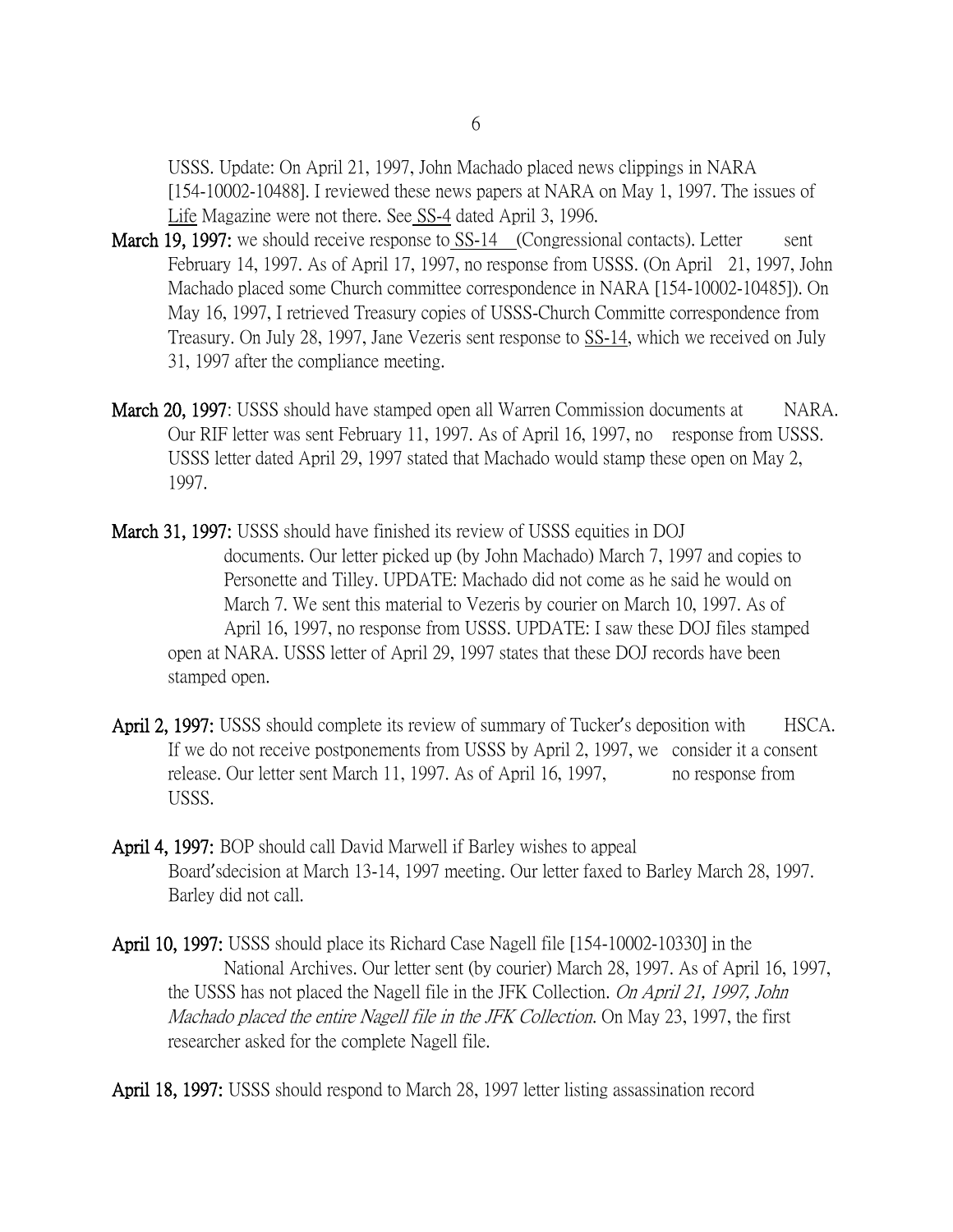designations from March 13-14, 1997 meeting. Update: April 21, 1997: USSS placed classified log book, Church Cte. correspondence, and New York field office file in NARA. Three protective intelligence files are not yet accounted for. On May 23, 1997, these records were brought to NARA by John Machado, and the USSS responded to our March 28, 1997 letter re: the March 13-14, 1997 Review Board meeting.

- April 21, 1997: USSS completed its response to our June 3, 1996 SS-7 formal request.[Broshears and Lanz] USSS completed its response to our February 23, 1996 SS-3 request.[Nagell]
- April 30, 1997: Tina Houston at LBJ Library should place testimony by Rowley and Kelley in JFK Collection. Our letter sent March 28, 1997. As of May 1, 1997, Steve Tilley had not received this.
- May 5, 1997: ARRB received "compliance letter" from USSS dated April 30, 1997. One problem: we did not receive White House Military Office material (see page 9). And page 11 reference to 3(?) Warren Commission records (also in Ford Library) to be stamped open. On May 30, 1997, John Machado gave us a letter addressed to Steve Tilley indicating that White House Military Office records, which he brought to us, can be open and given to Steve Tilley. Eric brought these files to NARA on June 17, 1997.

May 14, 1997: USSS should respond to April 16, 1997 letter SS-15 requesting Bolden files. Update: USSS responded to SS-15 on July 18, 1997.

- May 19, 1997: USSS should respond to May 5, 1997 letter re: Protect Subject Abstract with USSS Jan 3, 1997 letter. As of May 22, 1997, no response. On May 23, 1997, Machado responded that the document is open at NARA.
- May 19, 1997: USSS completed its response to our SS-11 request of January 6, 1997.
- May 21, 1997: USSS should respond to April 17, 1997 letter SS-16 requesting documents from classified log book. [On April 24, 1997, I asked Kathy in the CIA room for CIA documents listed in the log. She requested them.On June 24, 1997, Barry Harrelson provided the secret version and the sanitized version for all but one, which CIA could not find. On July 3, 1997, I returned the secret copies to Kathy in the CIA room and drew her attention to two issues in these documents. I asked for redacted versions of two of them. Kathy has since provided them.]USSS responded on August 11,1997.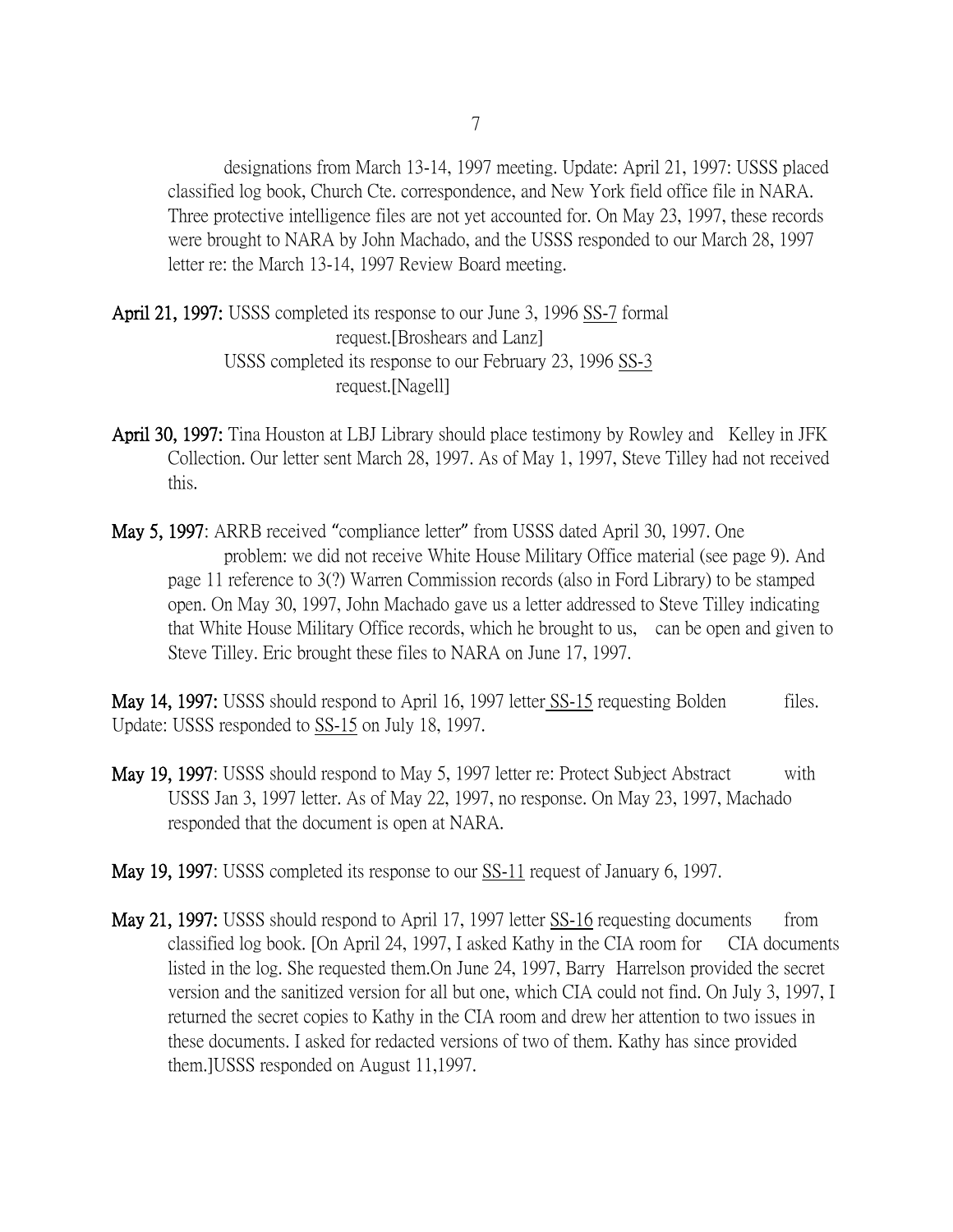- May 23, 1997: I sent letter to Robert Bouck asking for information on SA Carnes and the list of 18 items. June 2, 1997: received reply from Bouck: he does not have anything and does not remember anything.
- May 28, 1997: USSS should respond to April 18, 1997 letter SS-17 requesting files on Cuban activities. On July 9, 1997 John Machado delivered the USSS response. On July 11, 1997, John said he would talk to Jane Vezeris about making the Log book listing the CO2 files (and their destruction) available to us.
- June 5, 1997: USSS should respond to May 8, 1997 letter giving notice of results of April 23, 1997 Board Meeting. (Broshears, Bolden, Lanz, FBI agreement.) May 16, 1997: Ann Parker called and asked to have the Bolden file back. On May 21, 1997, we delivered the Bolden box ( and a letter) to Jane Vezeris's office for review. On May 23, 1997, John Machado placed the excerpts from the Broshears file designated "assassination records" in the JFK Collection at NARA. On June 10, 1997, we received letter from Vezeris saying that entire Bolden file is open and at NARA.
- **June 18, 1997**: USSS should respond to May 16, 1997 letter re: OMB documents with Secret Service equities. On August 26, 1997, we received a letter dated August 19, 1997, from John Machado indicating that the USSS has no postponements in these documents.
- **June 19, 1997:** I asked John Machado to provide us with shift reports dated November 1960 through December 1960.
- **June 20, 1997:** Jane Vezeris responded to our January 10, 1997 letter (followup to SS-9) with her letter dated June 16, 1997.
- July 2, 1997: USSS should respond to Jeremy Gunn's May 16, 1997 letter re: LBJ Library material to be considered by the Review Board at the July 9-10, 1997 meeting. On June 26, 1997, John Machado responded with a plan for review with the LBJ Library. Update: on July 7, 1997, Jeremy, Irene, and I spoke with Tina Houston at LBJ Library. Tina said she would send us samples of USSS materials from 4 categories. She will also send samples to John Machado. On July 11, 1997, John said that Tina Houston was sending him USSS materials. John told me that if it is only samples, this will cause a delay because he wants to see every document that goes into the Archives.
- July 2, 1997: USSS should respond (if appealing) to June 24, 1997 letter re: June 9-10, 1997 Board meeting and protective surveys opened. No word from USSS as of July 11, 1997. No word as of July 25, 1997. See December 20, 1996 Vezeris letter.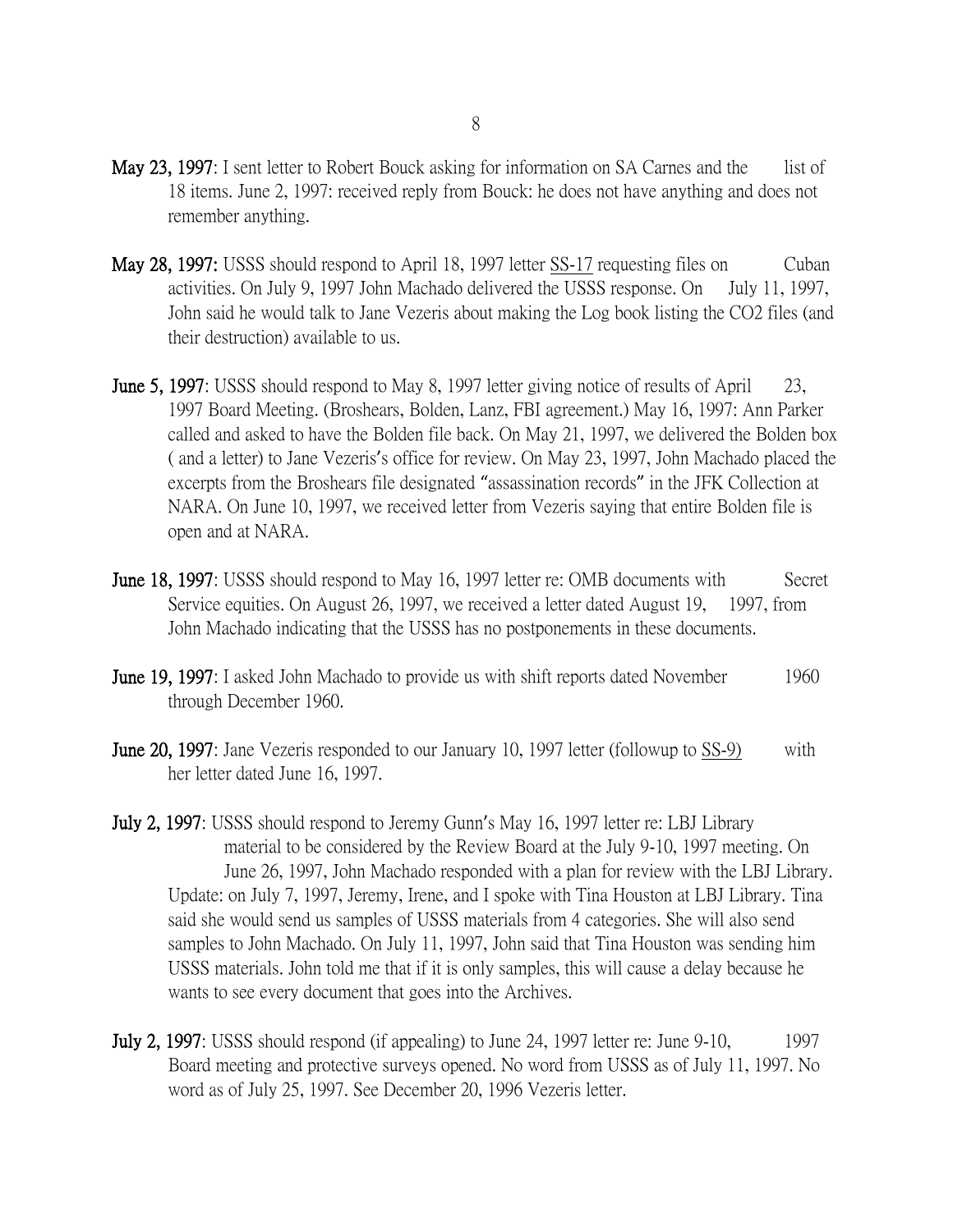- **July 11, 1997:** USSS should respond to June 12, 1997 letter to Vezeris with 48 documents from Treasury and OMB to review.
- July 18, 1997: USSS responded to SS-15. Files from Bolden file. Vezeris states that third party referrals will be sent to ARRB when returned from Air Force and FBI. (Note: we have twice asked the Secret Service to send us complete files *before* making referrals to third agencies.)
- July 28, 1997: USSS sent letter responding to SS-14. Vezeris said she would send a separate letter regarding Project STAR. We have not received any such letter as of September 2, 1997. Vezeris also stated that two letters mentioned in her letter will be sent to us by Treasury. As of September 2, 1997, we have not received these letters. I asked Ron Haron to request them from Steve Milline.
- July 31, 1997: Compliance meeting: Zimmerman and Haron. After the compliance meeting we received USSS response to SS-14 dated February 14, 1997, and requesting response by March 19, 1997. At the compliance meeting Jane Vezeris supplied several documents responsive to SS-12.
- August 1, 1997: USSS should respond to our June 26, 1997 letter requesting review of HSCA files based on Blakey letters.
- August 7, 1997: We received USSS response to SS-16 re: classified log book. No documents. We asked for response on May 21, 1997.
- August 8, 1997: USSS should respond to our June 26, 1997 letter requesting a re-check of files not provided to HSCA in 1978.
- August 20, 1997: USSS should respond to July 23, 1997 letter reporting results of July 9, 1997 Board meeting. Lopez file and Bouck memos. Ann Parker called on July 23, 1997 to request box citations written on our copies. I faxed this information to Ann Parker on July 31, 1997. On August 11, 1997, John Machado said that he was placing RIFs on these documents; the Service will not request postponements.
- August 21, 1997: I sent letter to Jackson Krill proposing contact at the end of September.
- August 26, 1997: We received updated disks (requested at compliance meeting) and letter sent by John Machado on August 19, 1997, indicating no postponements in OMB materials referred to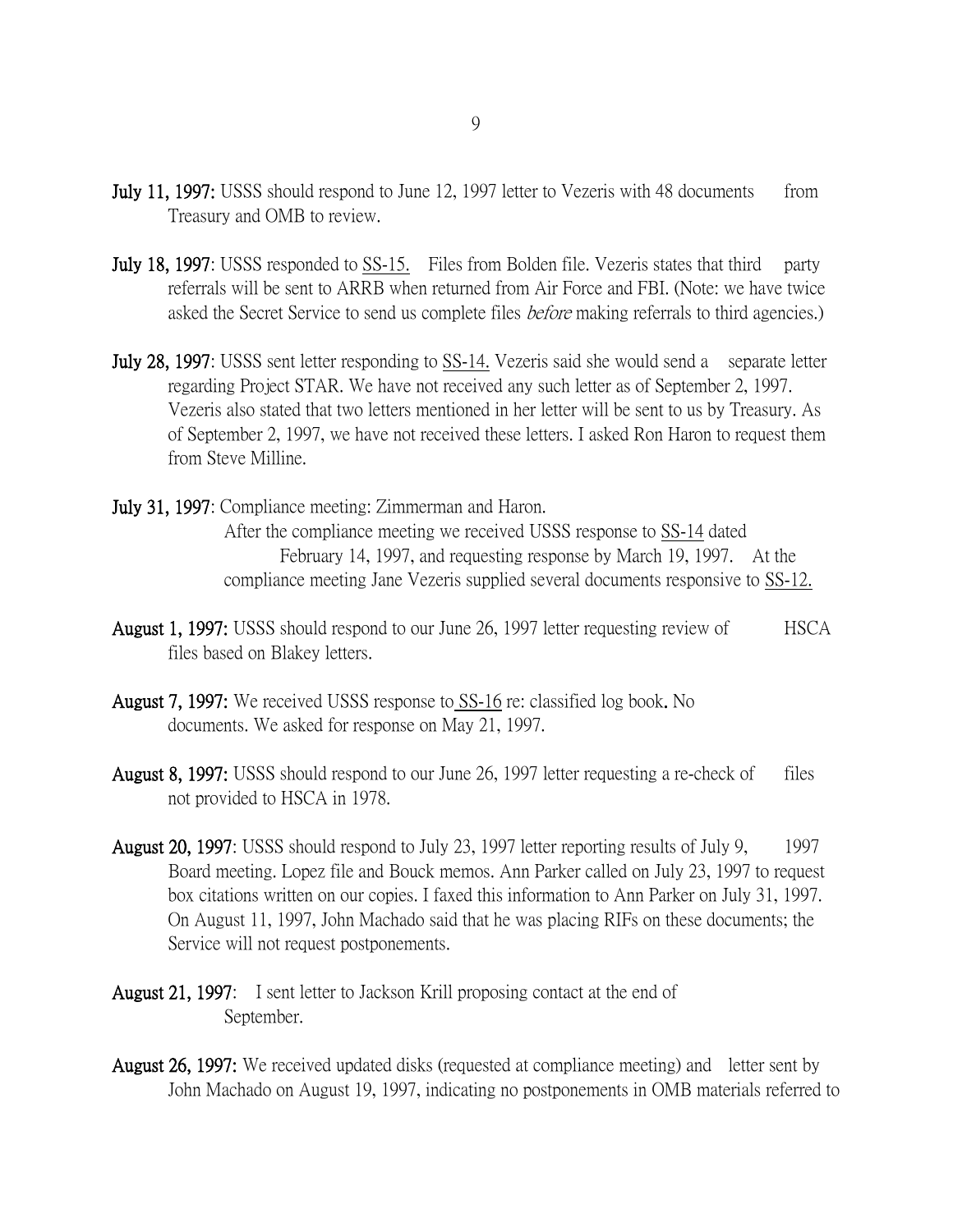USSS on May 16, 1997. Update: I spoke with John Machado on September 9, 1997. John said that the Service still has OMB documents and might propose postponements.

- September 2, 1997: Michelle Combs interview with Max D. Phillips. I prepared questions.
- September 2, 1997: I spoke to Steve Tilley re: meeting with JFK, LBJ, NARA, and ARRB to discuss appointment slips. Steve will contact Amy Krupske and get back to me.
- September 4, 1997: We sent SS-18 on organized crime.
- September 7, 1997: We are still waiting for Treasury and USSS records. John said he will check for Berlin protective survey, and he will write memo re: missing folder "Other Places July-December 1963."
- September 19, 1997: USSS should respond to August 19, 1997 letter conveying results of August 5, 1997 Review Board meeting: Congressional correspondence and Fonden file and Matos file.
- September 19, 1997: We sent SS-19 on anti-Castro activitities and CP. We request reply on October 22, 1997. --letter to Mabel Rowley --letter to Violet Kelley
- September 22, 1997: We sent SS-20 on Zapruder film. We request reply October 31, 1997.
- September 24, 1997: Steve Tilley provided us with samples from JFK Library and John Machado's September 15, 1997 letter to Tilley indicating that USSS has no objection to opening USSS materials sent by Tina Houston. (See Sept. 2, 1997.)
- September 25, 1997: We received USSS response to SS-12. Our letter sent February 11, 1997, and requested reply on March 5, 1997.
- September 30, 1997: Contact Jackson Krill for interview. Contact Mrs. Rowley and Mrs. Kelley.
- October 3, 1997: We should receive USSS response to SS-18 (organized crime) sent on September 4, 1997.
- October 22, 1997: Should receive reply to SS-19 sent September 19, 1997.